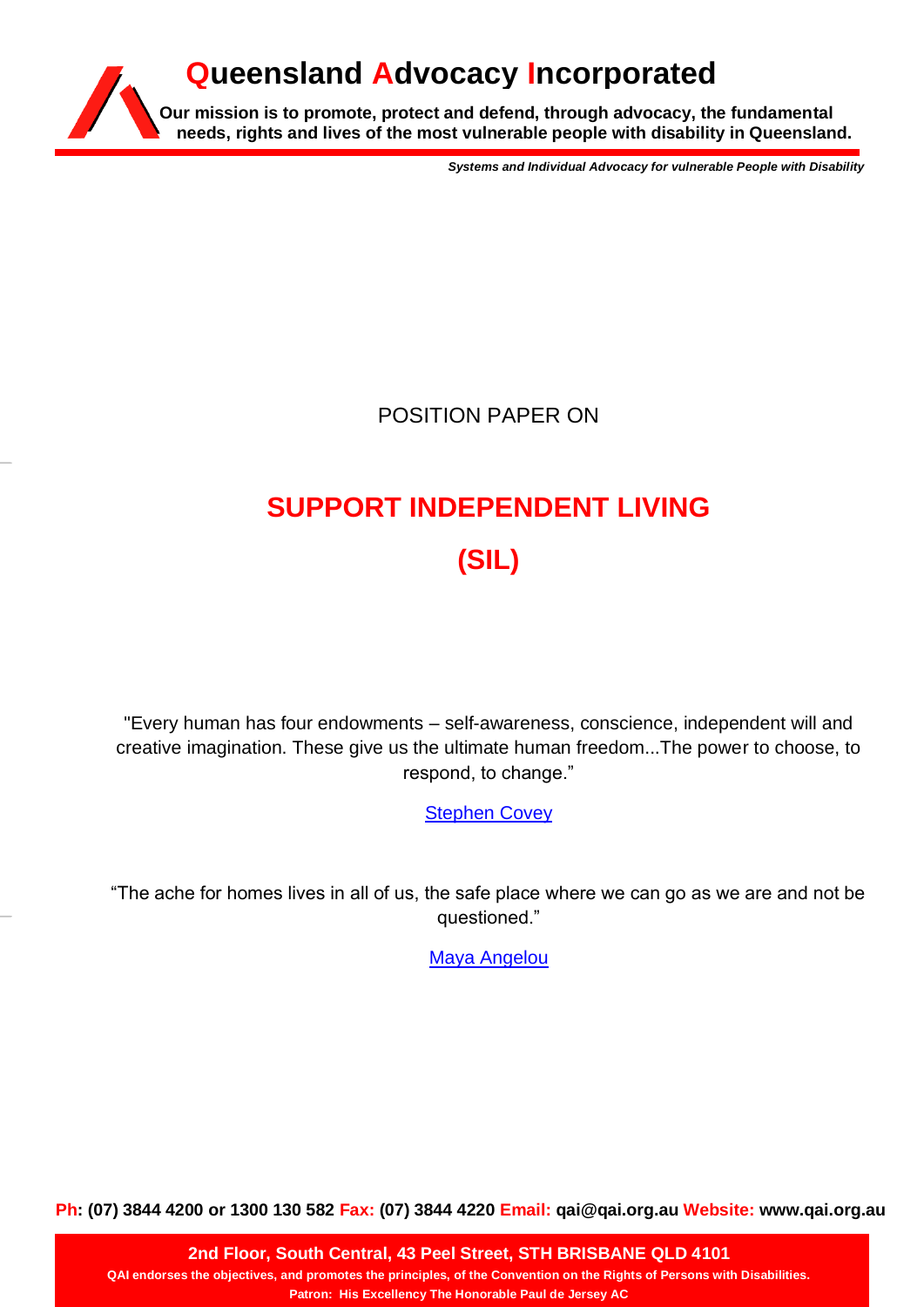### **About QAI**

Queensland Advocacy Incorporated (QAI) is an independent, community-based systems and individual advocacy organisation for people with disability. QAI's mission is to promote, protect and defend, through advocacy, the fundamental needs and rights and lives of the most vulnerable people with disability in Queensland.

QAI has an exemplary track record of effective systems advocacy, with thirty years' experience advocating for systems change, through campaigns directed to attitudinal, law and policy reform and by supporting the development of a range of advocacy initiatives in this state. In recent years, issues pertaining to the design and implementation of the National Disability Insurance Scheme (NDIS) have been a core focus of our systemic advocacy. QAI also provides highly in-demand individual advocacy through our individual advocacy services – the Human Rights Legal Service, the Mental Health Legal Service, Justice Support Program, National Disability Insurance Scheme Appeals Support Program and NDIS Decision Support Pilot, the Disability Royal Commission Advocacy Program and the Education Advocacy Service.

Our individual advocacy work has historically focused on the rights and lives of highly vulnerable adults with disability and the impact of serious issues that inhibit and restrict people from living a good, ordinary life.

QAI believes that all human beings are equally important, unique and of intrinsic value. Everyone should be seen and valued as a whole person, first and foremost. The human condition is such that societies tend to devalue those who do not fit within their models of perfection.

Our Human Rights and Mental Health services offer legal advice and representation on human rights, guardianship, administration, discrimination, and mental health matters. Our Justice Support, NDIS Appeals Advocacy and Decision Support Pilot programs provide non-legal advice and support to people with disability in the criminal justice system and engagement with and access to the NDIS. The Disability Royal Commission Advocacy Service assists individuals to engage with the Disability Royal Commission, to tell their story, appear as witnesses and/or engage by private sessions. The Education Advocacy Service is a new trial program funded by the Queensland Department of Education to provide information, advice, referral, and non-legal individual advocacy support to students with disability and their families/caregivers. This individual advocacy informs our campaigns at a state and federal level for changes in attitudes, laws and policies and assists us to understand the challenges, needs and concerns of people with disability.

QAI's constitution holds that every person is unique, valuable and that diversity is intrinsic to community. People with disability comprise the majority of our board and their lived experience of disability is our foundation and guide.

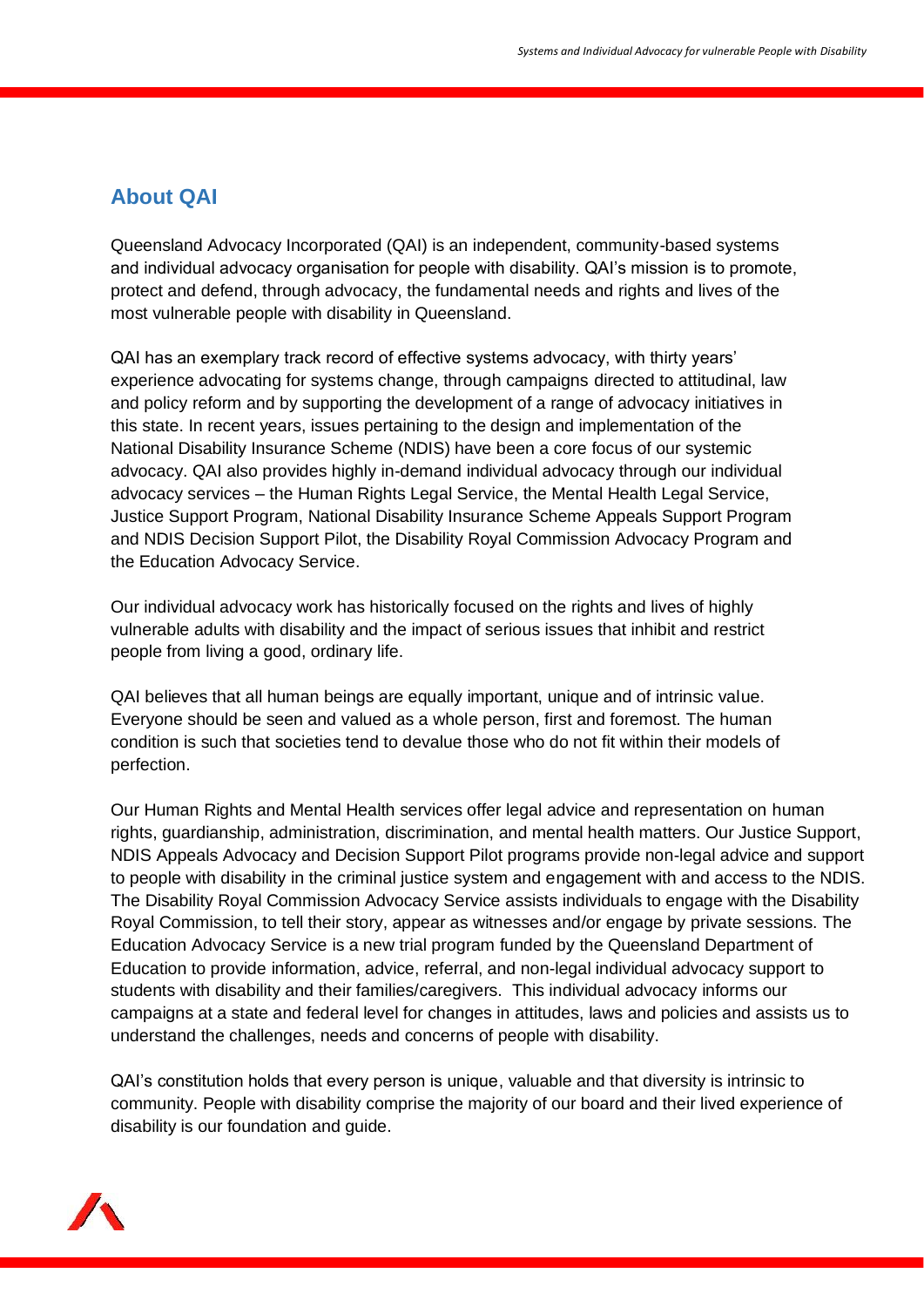#### **POSITION STATEMENT**

The following position statement is based on the values, beliefs and aspirations that Australians with disability can have a good but ordinary life when they have personal power, control and are supported to exercise their autonomy and rights as other citizens.

- 1. Supported Independent Living (SIL) has become the mechanism for the proliferation of the archaic block funded group home. Rather than enabling a person to live 'independently in their home', it is in reality shared care in a congregated setting, often not of the person's choosing but instead organised, negotiated, and created by the NDIS system and the service providers.
- 2. A dearth of truthful information about the inflexibility of SIL, has reinforced the misconception that a person with high and or complex support needs must therefore enter a SIL arrangement. Most people do not have any independent unbiased information about SIL and have the mistaken belief that because they live in shared accommodation they must continue in the existing arrangements.
- 3. People formerly living alone and supported for 24 hours of support, 7 days per week under the state system, are pressured by NDIA Planners as unwilling participants into SIL arrangements and costing Plans accordingly.
- 4. In most instances, the avoidance of information about alternatives and benefits of accessing the NDIS with a non-SIL funded Plan, and lack of transparency regarding the over-inflation of SILS quotes is forcing more people back to the archaic model of group or shared home living.
- **5. If a participant wants to share with another person and articulates a desire to share some supports with their chosen housemate, (ie: overnight support only, or a combination of one or two activities), each person is very possibly able to obtain a Plan that is not only going to meet their needs but also be less restrictive, more flexible should either housemate wish to relocate, and is possibly more efficient and effective.**
- **6. The solution to the abovementioned is to abolish Supported Independent Living (SIL) from Plans.**
- **7. Replace it with individualised NDIS Plans for everyone including people who wish to share accommodation and support. When and where people who choose to live together, wish to share supports they merely state that intention in their Plans.**

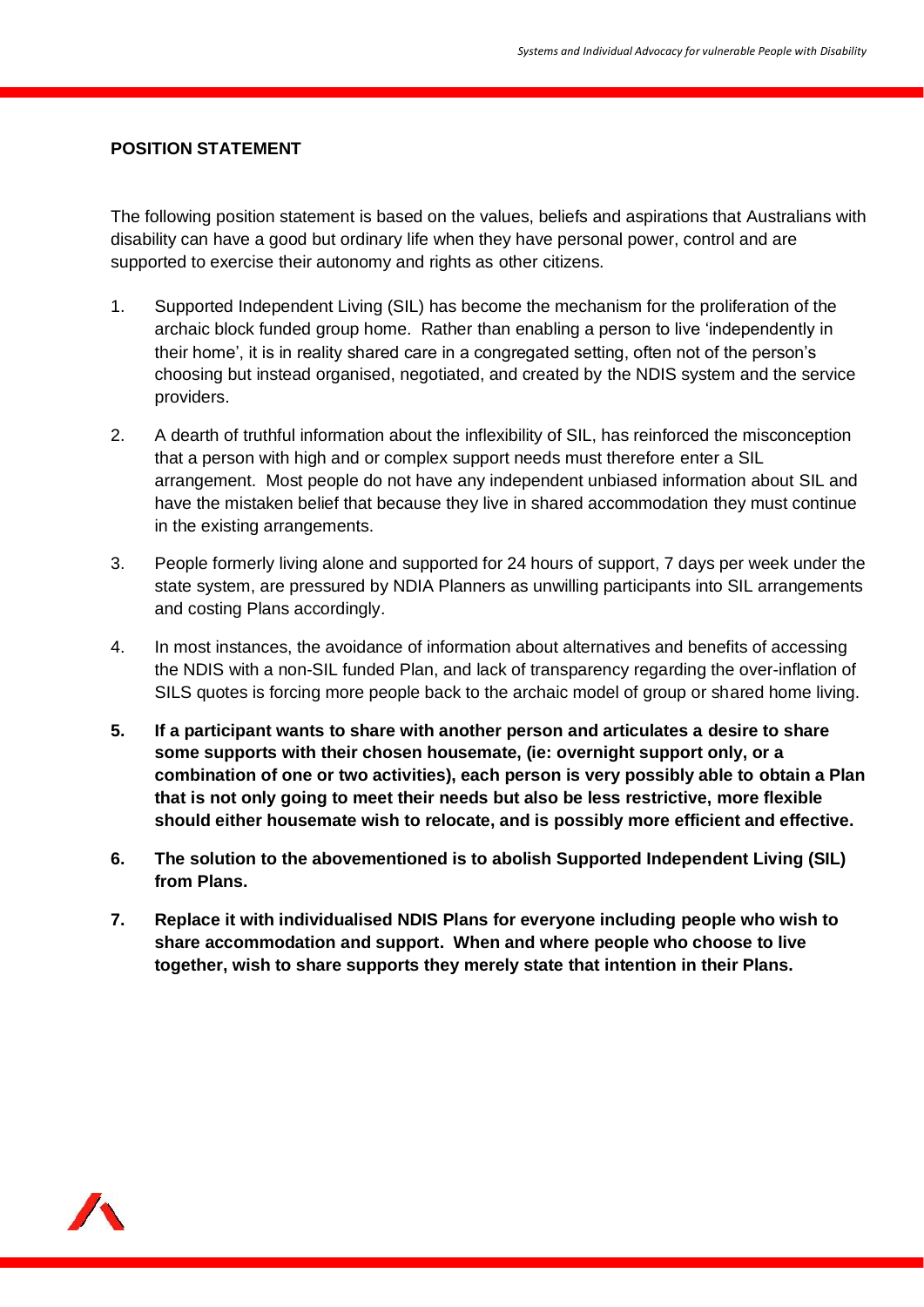#### **Opening statement – key issues and no single service provider**

According to the NDIS website<sup>1</sup>:

## **Supported Independent Living Overview**

Supported Independent Living (SIL) is help with and/or supervising of daily tasks in a shared living environment, with a focus on developing the skills of each individual to live as independently as possible. The support is provided to each person living in the shared arrangement based on their support needs.

Assistance provided to a participant will be included as part of their plan depending on the level of support they require to live independently in the housing option of their choice.

The National Disability Insurance Agency (NDIA) Submission to the Joint Standing Committee in 2019 stated "The NDIA has been and continues to be focused on supporting the smooth transition of participants into the NDIS, without creating support or funding gaps. The NDIA's approach has been to put participants first by focusing on safe and effective transition into the NDIS from existing SIL arrangements." By its very admission the NDIA poses that the NDIS is "based on insurance, not welfare principles, its purpose is to improve economic and social outcomes for all Australians with a significant and permanent disability, and to provide them with funding to access reasonable and necessary disability supports."<sup>2</sup> Yet the NDIA continues to allow service providers free rein to provide all or any supports to the participant or group of participants including the provision of housing thereby enabling the glaring conflicts of interests that plague the Scheme.

The name Supported Independent Living (SIL) conjures imagery that should appear consistent with the purpose and intent of the National Disability Insurance Scheme (NDIS). The name of this arrangement appears to suggest that people are funded and supported to live independently.

The NDIS website overview implies that assistance according to level of support needed will be included in the Plan, and that support will be provided in the shared arrangement based on that need (and therefore on the funded Plan).

However, many people with disability who now have SIL in their NDIS packages live in 'legacy' dwellings, where prior to the NDIS, they received 'wrap-around', 'block-funded' accommodation and supports. The NDIA submits that it 'has been working to manage these legacy arrangements during the transition period, however in-kind arrangements, transfers from state facilities and different working arrangements across different states and territories have resulted in considerable complexity – alongside significant increases in participant intake. As a result, the current SIL environment is complex, and continues to evolve."<sup>3</sup> QAI asserts that these complexities arise

<sup>1</sup> [https://www.ndis.gov.au/providers/housing-and-living-supports-and-services/housing/supported-independent-living.](https://www.ndis.gov.au/providers/housing-and-living-supports-and-services/housing/supported-independent-living) <sup>2</sup>https://www.aph.gov.au/Parliamentary\_Business/Committees/Joint/National\_Disability\_Insurance\_Scheme/Independentli ving/Submissions <sup>3</sup> ibid

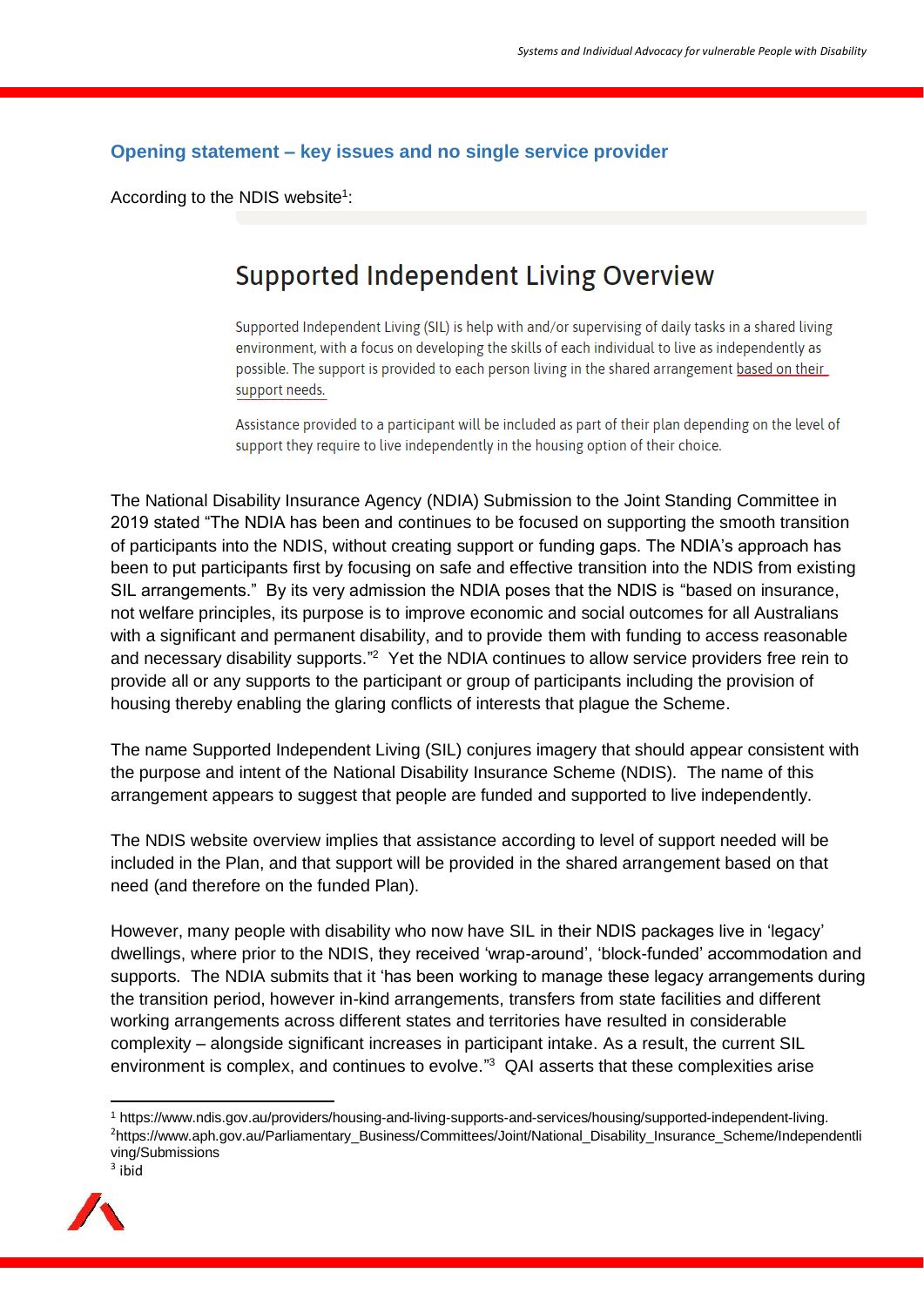because of a disregard for the NDIA's own stated principle that the purpose of the NDIS is to improve economic and social outcomes for participants and suggests that while the Agency may now have taken this position, it also is attempting to step back from the economic rationalism that created SIL.

People who have been usurped into SIL because of their former block arrangements have found that their day-to-day living arrangements and, in particular, their support arrangements, have not altered or enabled 'choice and control', because:

- o Affordable alternative accommodation is not readily available.
- $\circ$  When affordable accommodation is available, few participants are adequately funded to live independently.
- $\circ$  Service providers have a vested interest in keeping participants where they are. Participants who exercise choice and control represent a 'risk' and disruption. Service providers have no interest in encouraging people to seek alternative service provision.
- o SIL arrangements enable service providers to wrest the 'choice and control' (catchphrase of the NDIS) from participants.
- $\circ$  Conflict of interests have not been addressed because of this power imbalance. Some providers have 'ownership' of participants - support coordinators are co-tenanting clients between themselves. This arrangement allows for enhanced SIL funding to the benefit of the provider where funding can be merged.
- $\circ$  Costing for SIL agreements are often greater than what participants may have for their individual NDIS plans without the restrictions of the SIL framework.
- $\circ$  SIL arrangements are potentially discriminatory, devalue people with intellectual disability, avoid authentic independent supported decision-making and assume capture of people who may be subject to guardianship orders.

What is even more concerning is that SIL is being applied to not only people transitioning from former block funded situations. Numerous participants who have lived in their own homes with ongoing round the clock support for many years have been forced or coerced into SIL funding in their NDIS Plans. Others have reported that even when living in the family home and not intending to leave, their NDIS Plan was funded under a SIL quote because it was deemed that they *could* share their supports and housing.

Once SIL funding is arranged in a participant's Plan, its provision sustains and perpetuates congregate, institutional living for people with disability. On its own, SIL *could* be a way for people with disability to exercise choice and control in their living arrangements: two people could choose to live together, for example, and use SIL funding as a way to build their capacity for independent living and to share some supports of their choosing (for example – to share overnight support).

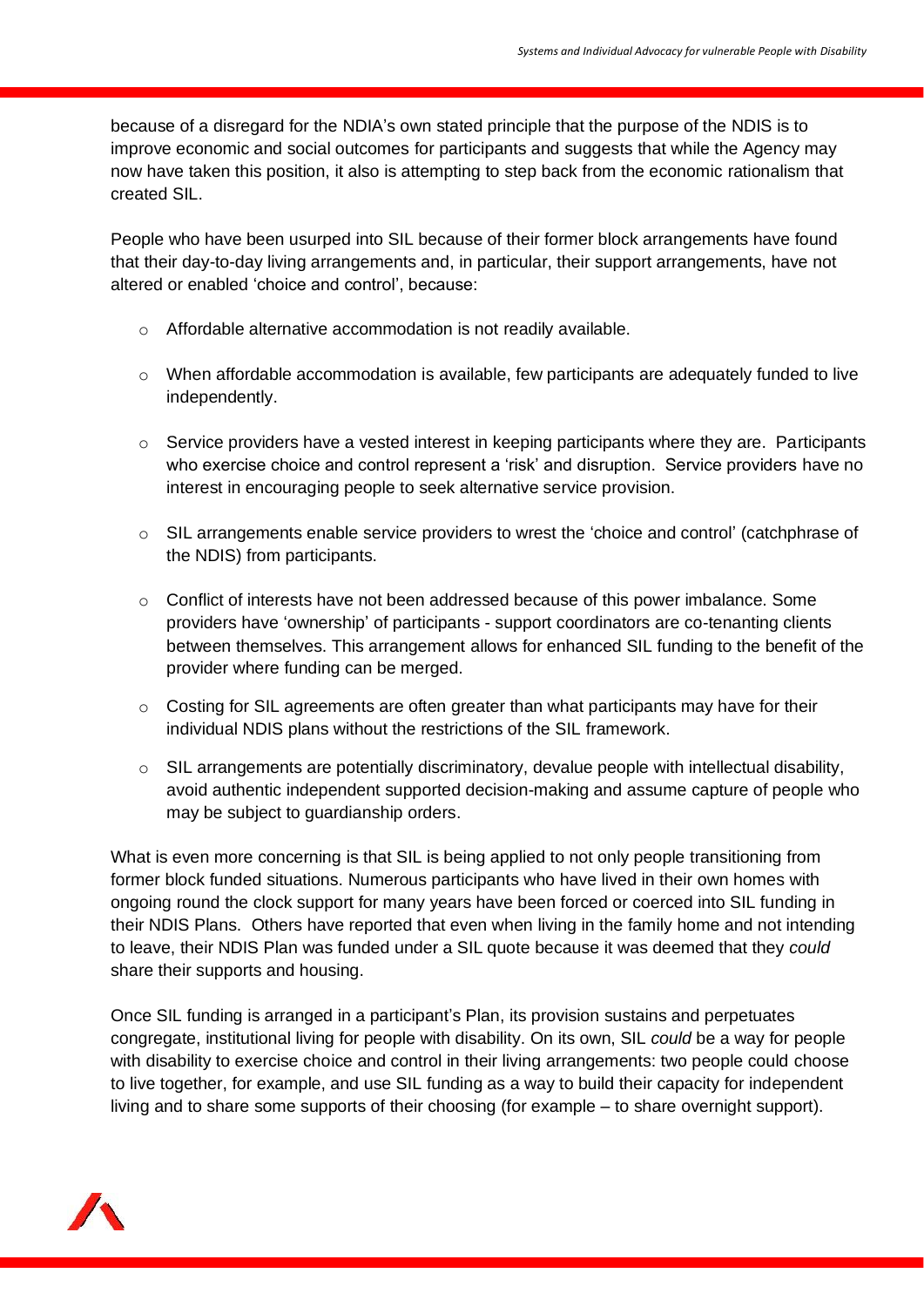In practice, people with disability share SIL-funded supports at a common location that invariably is owned or run by the service providing the SIL supports. SIL is often coupled in Plans with congregate Specialist Disability Housing funding, which nominally should be paid to a separate provider but in practice rarely is.<sup>4</sup> Or SIL funding sustains support for the occupants of non-SDA group homes and hostels that are owned or managed by the same organisation that is providing SIL supports.

The evidence discovered through our NDIS Appeals and other advocacy services suggests that SIL has become a key part of a *de facto* permit system for group homes, where the dwellings and their operators become the focus instead of people with disability. The business of vacancy management of group homes to maximise returns by advertising upcoming spaces and potential occupants is a primary function.

SIL props up the institutional 'legacy' practices that existed prior to the introduction of the NDIS. The parallels with the use of restrictive practices (RP) are striking. The Queensland legislation for the use of RP has become a rubber stamping mechanism, a 'permit' system that allows service providers to maintain business as usual and, in particular, allows them to maintain people with disability in pressure-cooker congregate arrangements that generate the 'challenging behaviours' that trigger applications for RPs.

Theoretically, the following living options should be available for NDIS Participants to choose from:



To facilitate choice, NDIS participants are assessed and funded separately by the NDIA for Specialist Disability Accommodation (SDA) and Supported Independent Living (SIL). The NDIA has predicted that over time this separation would improve choice and control for participants by allowing a change of support or accommodation provider without necessarily changing the other.<sup>5</sup>

<sup>5</sup> National Disability Insurance Scheme (Registered Providers of Supports) Rules 2013. Terms of Business for Registered Providers (effective 1 July 2016).



<sup>4</sup> In complete discordance with s 28 of the *[Disability Services Act 2006.](https://www.legislation.qld.gov.au/view/pdf/2017-06-05/act-2006-012)*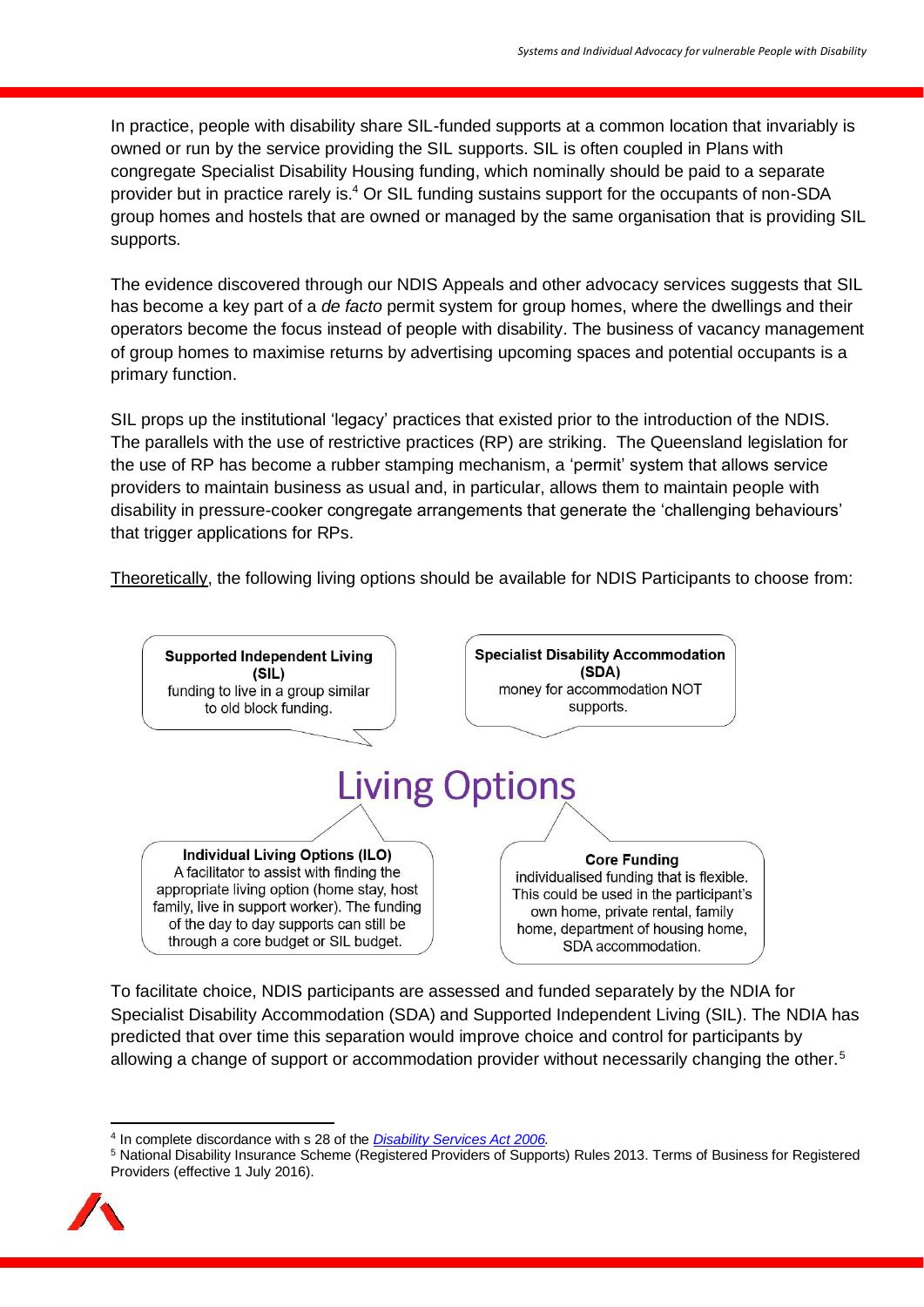Even though Individual Living Options (ILO) is currently only an option for people who presumably need less support, is new and still untested, it can cover a wide range of living arrangements and provides greater flexibility and choice. The Core Funding option allows people to have real choice and control about the support received and who provides it.

In the interim, the [Provider](https://providertoolkit.ndis.gov.au/sites/default/files/ndis_terms_of_business.pdf) Toolkit's 'Terms of Business for Registered Providers' states that while the same provider can deliver SDA housing and SIL support with separate contracts for each service, they must do so only with active management of conflicts of interest. A Registered Provider must not (by act or omission) constrain, influence or direct decision-making by a person with a disability and/or their family so as to limit that person's access to information, opportunities and choice and control. The NDIA is inert in providing choice, control, or any safeguards to Participants. By merely expecting that providers will "do the right thing" or that Participants have a right to lodge complaints against providers who do not behave accordingly is one of the core issues that lay at why the NDIS is not delivering on its core purpose.

In practice, many disability service organisations not only fail to manage conflict of interest, they actively *resist* the separation of their housing and support functions. They treat housing and support as the key to their long-term survival. The NDIS is viewed as an opportunity to 'double-dip' by charging NDIS participants additional fees, including SIL, through the NDIS portal.

The NDIS represents uncertainty and risk to some service providers who cling to well-established models that involve the delivery of support to tenants in housing that the service provider owns or manages on behalf of another agency, usually a state or territory government. The scarcity of appropriate, accessible and affordable housing enables this approach. The result is that people with disability are bearing an unfair share of the costs associated with SIL arrangements.

The NDIA seems to absolve itself for the current issues with SIL by deferring responsibility to the 'legacy state government arrangements' The Agency poses potentials for "Future State" of SIL as if it might one day be possible but only if there is 'improved market data to assist with development of future support models'.<sup>6</sup> This is simply unacceptable as people with disability continue to be exposed to abuse, neglect and violence in shared supported accommodation. The NDIS is the 'future support model for which people with disability waited 40 years.

In order to comply with fidelity to our obligations to the Convention on the Rights of Persons with Disability Articles 19<sup>7</sup> and Article 16,<sup>8</sup> we must implement the themes of the National Disability Strategy with authenticity and discard the tattered and filthy remnants of the past.

#### **Let us not go backwards**

Although SIL typically relates to participants in Supported Accommodation Services, the NDIA cannot instruct NDIS participants to move into group homes as this is contrary to the core principles

6

<sup>8</sup> Freedom from Exploitation, Violence and Abuse.



https://www.aph.gov.au/Parliamentary\_Business/Committees/Joint/National\_Disability\_Insurance\_Scheme/Independentlivi ng/Submissions

 $7$  Living Independently and Being Included in Community.